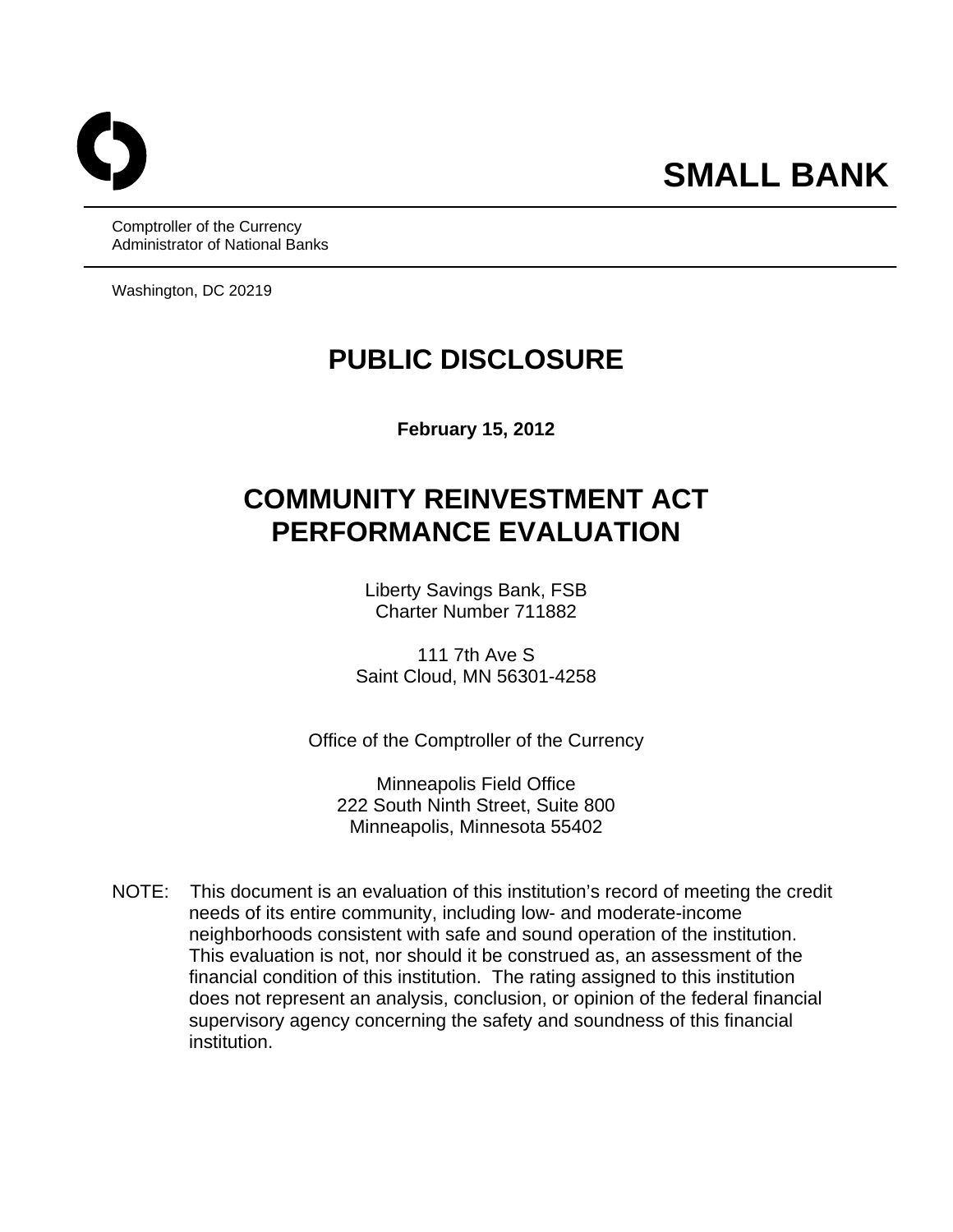#### **INSTITUTION'S CRA RATING: This institution is rated Outstanding.**

The major factors supporting the institution's rating include:

- The average loan-to-deposit (LTD) ratio is more than reasonable given the bank's size, financial condition, and the credit needs of the assessment areas.
- The majority of loan originations are made inside the assessment areas.
- The overall distribution of borrowers reflects excellent penetration among individuals of different income levels.
- The overall geographic distribution of loans reflects reasonable dispersion throughout the assessment areas.
- The community development services benefit the assessment areas and contributed to the overall rating.

### **SCOPE OF EXAMINATION**

We assessed Liberty Savings Bank's record of meeting the credit needs of the community, consistent with the provisions set forth in the Community Reinvestment Act (CRA).

This examination entailed a full scope review of the bank's two assessment areas, which consist of designated census tracts within the Minneapolis-St. Paul-Bloomington, Minnesota (MN)-Wisconsin (WI) Metropolitan Statistical Area (MSA) and the St. Cloud, MN MSA. In order to determine the bank's lending performance, we selected primary products for each assessment area using the average outstanding loan balances for the period beginning January 1, 2009 and ending December 31, 2011. Based on this analysis, we determined that residential real estate loans are the bank's primary products. As of December 31, 2011, residential real estate loans totaled \$92 million, or 91 percent of the total loan portfolio. We used the Home Mortgage Disclosure Act (HMDA) loan application register (LAR) data over the same time period noted above to conduct our analysis.

The St. Cloud, MN assessment area carried the most weight in assigning the overall ratings for the bank. This assessment area contains four of the five bank branches, 84 percent of deposits, and 73 percent of the loan originations.

### **DESCRIPTION OF INSTITUTION**

Liberty Savings Bank (Liberty) is a \$164 million federally-chartered stock savings bank located in central Minnesota. The institution is wholly owned by Liberty Financial Services – a one-bank holding company. Liberty's two assessment areas include portions of the St. Cloud, MN MSA and Minneapolis-St. Paul-Bloomington, MN-WI MSA. The St. Cloud assessment area includes the main office branch, two full service branches in St. Cloud, MN and another full service branch in Waite Park, MN. The Minneapolis-St. Paul-Bloomington, MN-WI MSA assessment area includes one branch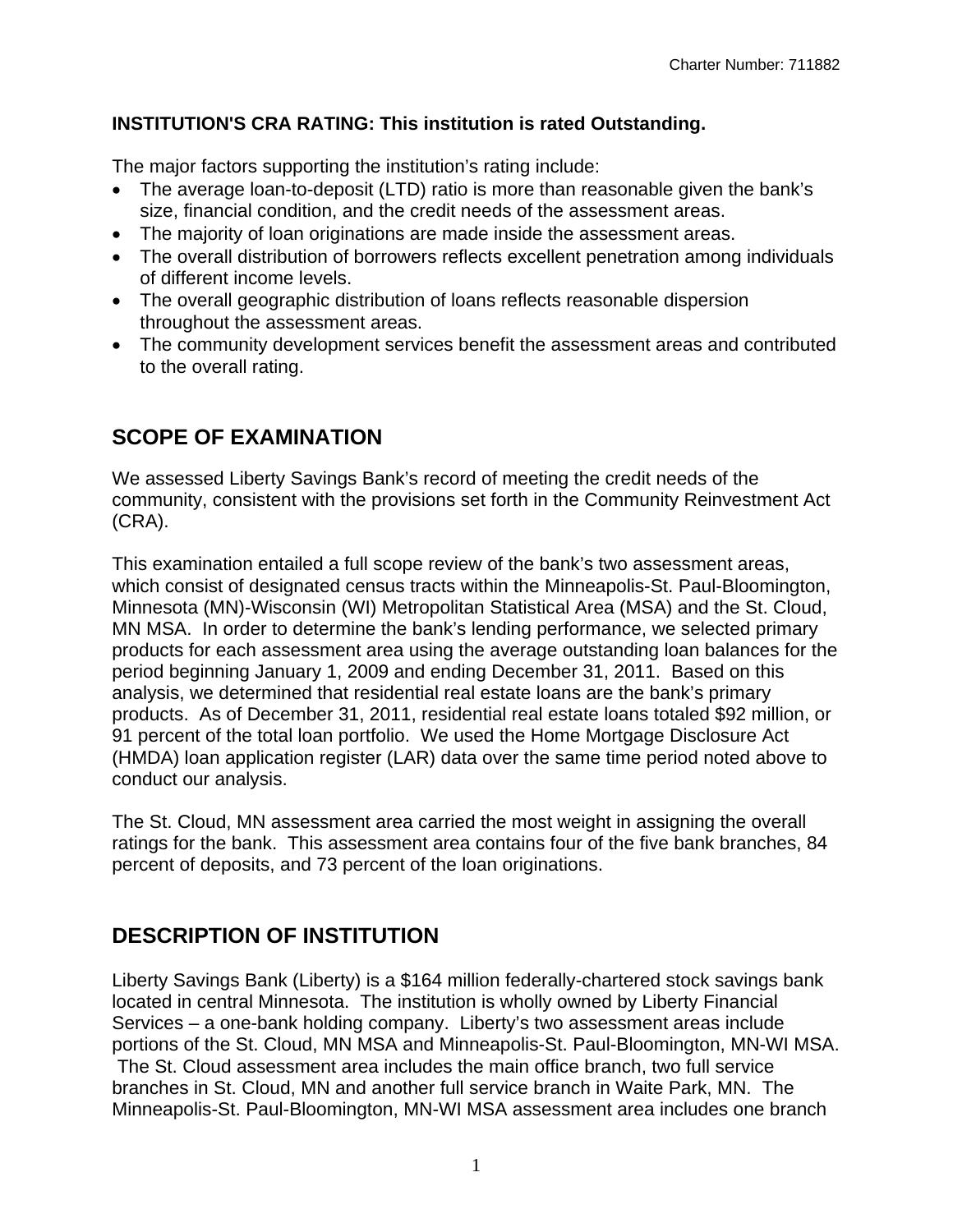in Monticello, MN.

Liberty is primarily a residential mortgage lender. As of December 31, 2011, the loan portfolio totaled \$102 million, or 63 percent of total assets. Residential mortgages made up the majority of the loans representing 91 percent of total loans. The bank offers government-insured and uninsured conventional fixed rate residential mortgage loans for purchase or refinance. Conventional loans are typically sold to the secondary market, but Liberty retains the servicing rights. All government loans and their respective servicing rights are sold to the secondary market. Liberty also offers home loans under several special loan programs such as (1) the Minnesota Housing Finance Agency (MHFA) first time homebuyers program; (2) the St. Cloud/Stearns County Housing and Redevelopment Authority first time homebuyer program; and (3) the U.S. Department of Agriculture rural development loans.

Liberty received an "Outstanding" rating at its June 27, 2005 CRA evaluation. There are no legal, financial, or other factors that impede the bank's ability to serve the credit needs of its assessment areas. Other information about the institution is included in its Public File.

### **DESCRIPTION OF ASSESSMENT AREA(S)**

Liberty considers its general service area to be the eastern half of Stearns County, all of Benton County, the western half of Sherburne County, and the northeastern portion of Wright County. This general service area is covered by the St. Cloud, MN MSA assessment area and the Minneapolis-St. Paul-Bloomington, MN-WI MSA assessment area.

#### **St. Cloud, MN MSA Assessment Area**

The St. Cloud assessment area consists of the eastern half of Stearns County and all of Benton County. This assessment area is comprised of a total of 29 census tracts - 23 contiguous census tracts within Stearns County and six contiguous census tracts within Benton County. This area consists of four upper-income tracts, 21 middle-income tracts, three moderate-income tracts, and one low-income tract. It includes census tracts where the bank's branches are located as well as surrounding census tracts in which the bank can reasonably service. The assessment area meets the regulatory requirements and does not arbitrarily exclude any low- or moderate-income census tracts. The following table shows demographic information for the St. Cloud assessment area: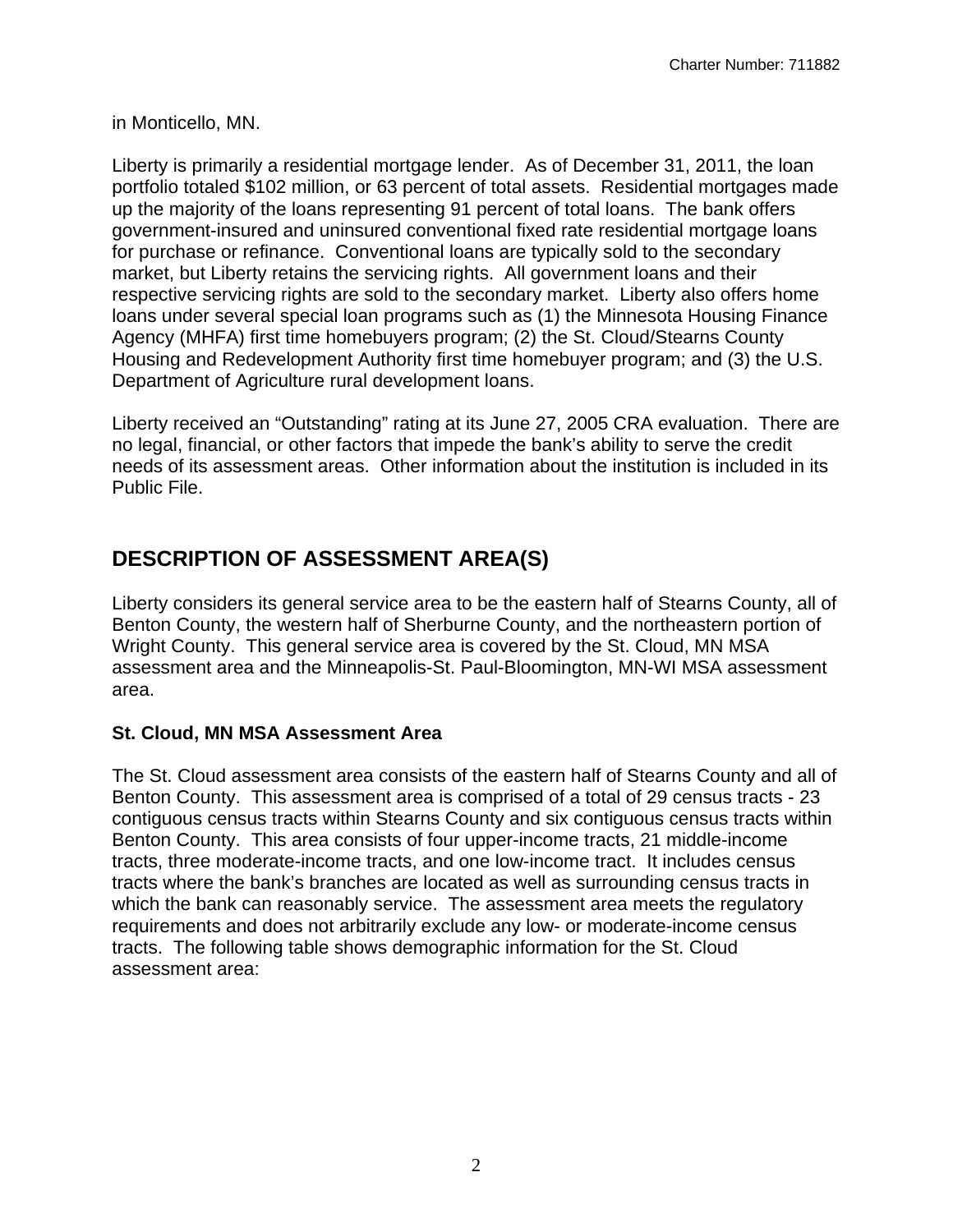| Demographic and Economic Characteristics of the St. Cloud AA |          |  |  |  |  |  |  |  |
|--------------------------------------------------------------|----------|--|--|--|--|--|--|--|
| Population                                                   |          |  |  |  |  |  |  |  |
| Number of Families                                           | 35,391   |  |  |  |  |  |  |  |
| Number of Households                                         | 53,085   |  |  |  |  |  |  |  |
| Number of Low-Income Families                                | 5,380    |  |  |  |  |  |  |  |
| % of Low-Income Families                                     | 15.20%   |  |  |  |  |  |  |  |
| Number of Moderate-Income Families                           | 6,645    |  |  |  |  |  |  |  |
| % of Moderate-Income Families                                | 18.78%   |  |  |  |  |  |  |  |
| Number of Middle-Income Families                             | 9,707    |  |  |  |  |  |  |  |
| % of Middle-Income Families                                  | 27.43%   |  |  |  |  |  |  |  |
| Number of Upper-Income Families                              | 13,659   |  |  |  |  |  |  |  |
| % of Upper-Income Families                                   | 38.59%   |  |  |  |  |  |  |  |
| Geographies                                                  |          |  |  |  |  |  |  |  |
| <b>Number of Census Tracts</b>                               | 29       |  |  |  |  |  |  |  |
| % Low-Income Census Tracts                                   | 3.45%    |  |  |  |  |  |  |  |
| % Moderate-Income Census Tracts                              | 10.34%   |  |  |  |  |  |  |  |
| % Middle-Income Census Tracts                                | 72.41%   |  |  |  |  |  |  |  |
| % Upper-Income Census Tracts                                 | 13.79%   |  |  |  |  |  |  |  |
| % N/A Census Tracts                                          | 0.00%    |  |  |  |  |  |  |  |
| <b>Median Family Income (MFI)</b>                            |          |  |  |  |  |  |  |  |
| 2000 MSA MFI for AA                                          | \$53,593 |  |  |  |  |  |  |  |
| 2000 HUD-2011 Updated MFI                                    | \$66,800 |  |  |  |  |  |  |  |
| <b>Economic Indicators</b>                                   |          |  |  |  |  |  |  |  |
| Median Housing Value                                         | 104,663  |  |  |  |  |  |  |  |
| % of Households Below Poverty Level                          | 8.88%    |  |  |  |  |  |  |  |

 *Source: 2000 U.S. Census Data* 

Unemployment levels in Stearns County are slightly lower than the statewide averages, while levels in Benton County are slightly higher than statewide averages. According to the U.S. Bureau of Labor Statistics, the December 31, 2011 unemployment rates for Stearns and Benton County were 5.6 percent and 6.4 percent, respectively. The state unemployment rate was 5.7 percent for this time period.

Economic activities in the St. Cloud assessment area are centered in government, education, health care, and retail services industries. St. Cloud is home to many large public service campuses including the VA Hospital, Stearns County government center, Saint Cloud State University, Saint Benedicts College, and Saint Johns University. In addition, the Centracare Health facilities employ over 6,000 citizens and recently completed the largest commercial construction project in the Upper Midwest. The aforementioned colleges and hospital significantly impact local economies.

Competition from other financial institutions is high. Liberty ranks eighth in deposit market share among the 35 financial institutions within all of Stearns and Benton Counties. The bank has \$110 million in deposits in the market for a deposit market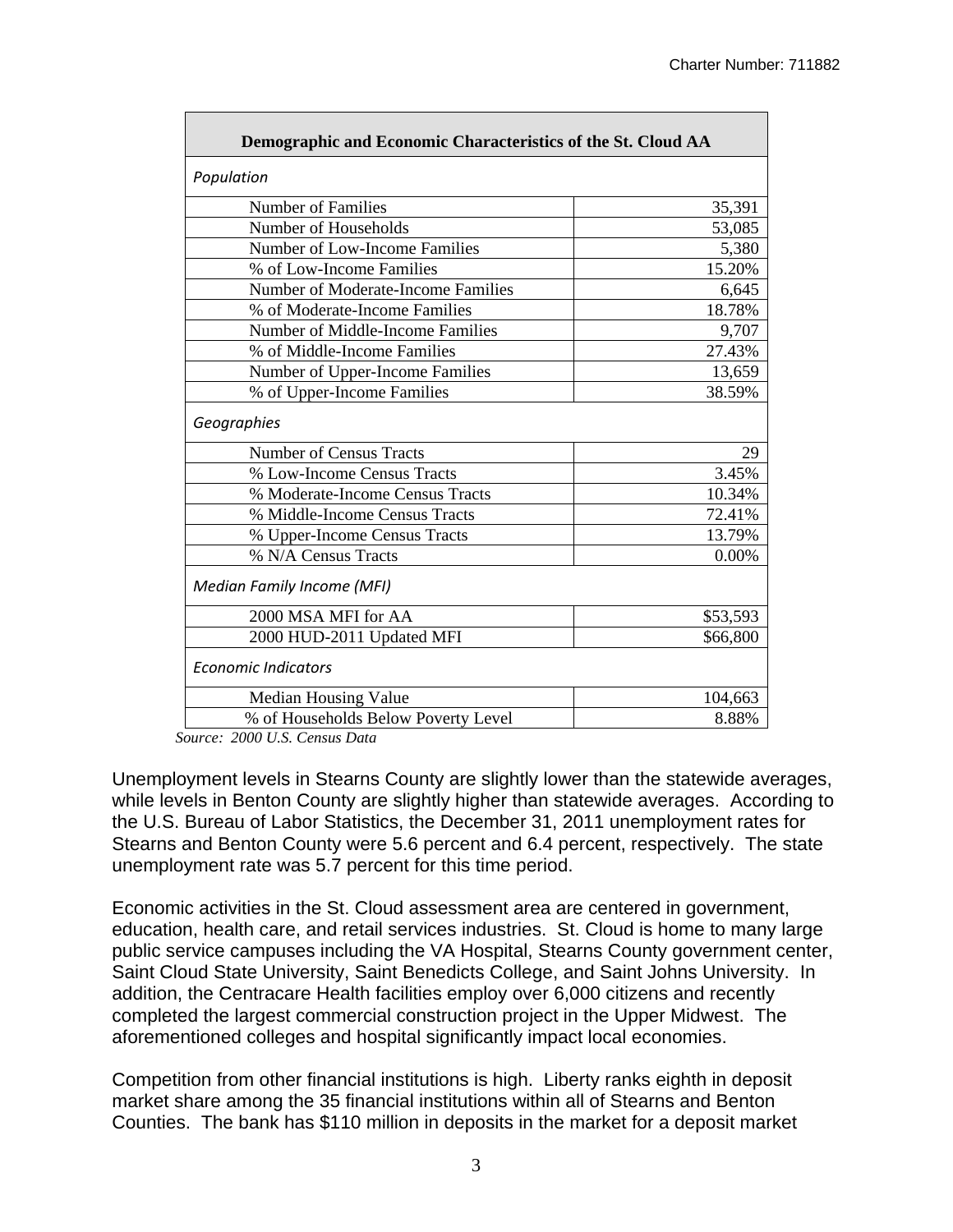share of 2.98 percent. Community contacts stated that there are ample opportunities for participation by financial institutions especially as it relates to affordable housing.

#### **Minneapolis-St. Paul-Bloomington, MN-WI MSA Assessment Area**

The Minneapolis-St. Paul-Bloomington, MN-WI MSA assessment area consists of the western half of Sherburne County and northeastern portion of Wright County. This assessment area is comprised of a total of 10 census tracts - four contiguous census tracts within Sherburne County and six contiguous census tracts within Wright County. All of these tracts are middle-income census tracts. This assessment area includes the census tract where one branch is located as well as surrounding census tracts in which the bank can reasonably service. The assessment area meets the regulatory requirements and does not arbitrarily exclude any low- or moderate-income census tracts. The following table shows demographic information for the census tracts included in the Minneapolis-St. Paul-Bloomington, MN-WI assessment area:

| Demographic and Economic Characteristics of the Minneapolis-St. Paul-<br><b>Bloomington, MN-WI AA</b> |          |  |  |  |  |  |  |  |
|-------------------------------------------------------------------------------------------------------|----------|--|--|--|--|--|--|--|
| Population                                                                                            |          |  |  |  |  |  |  |  |
| Number of Families                                                                                    | 16,553   |  |  |  |  |  |  |  |
| Number of Households                                                                                  | 21,400   |  |  |  |  |  |  |  |
| Number of Low-Income Families                                                                         | 2,437    |  |  |  |  |  |  |  |
| % of Low-Income Families                                                                              | 14.72%   |  |  |  |  |  |  |  |
| Number of Moderate-Income Families                                                                    | 3,662    |  |  |  |  |  |  |  |
| % of Moderate-Income Families                                                                         | 22.12%   |  |  |  |  |  |  |  |
| Number of Middle-Income Families                                                                      | 5,328    |  |  |  |  |  |  |  |
| % of Middle-Income Families                                                                           | 32.19%   |  |  |  |  |  |  |  |
| Number of Upper-Income Families                                                                       | 5,126    |  |  |  |  |  |  |  |
| % of Upper-Income Families                                                                            | 30.97%   |  |  |  |  |  |  |  |
| Geographies                                                                                           |          |  |  |  |  |  |  |  |
| <b>Number of Census Tracts</b>                                                                        | 10       |  |  |  |  |  |  |  |
| % Low-Income Census Tracts                                                                            | 0.00%    |  |  |  |  |  |  |  |
| % Moderate-Income Census Tracts                                                                       | 0.00%    |  |  |  |  |  |  |  |
| % Middle-Income Census Tracts                                                                         | 100.00%  |  |  |  |  |  |  |  |
| % Upper-Income Census Tracts                                                                          | 0.00%    |  |  |  |  |  |  |  |
| % N/A Census Tracts                                                                                   | 0.00%    |  |  |  |  |  |  |  |
| <b>Median Family Income (MFI)</b>                                                                     |          |  |  |  |  |  |  |  |
| 2000 MSA MFI for AA                                                                                   | \$62,571 |  |  |  |  |  |  |  |
| 2000 HUD-2011 Updated MFI                                                                             | \$82,700 |  |  |  |  |  |  |  |
| <b>Economic Indicators</b>                                                                            |          |  |  |  |  |  |  |  |
| Median Housing Value                                                                                  | 134,788  |  |  |  |  |  |  |  |
| % of Households Below Poverty Level                                                                   | 4.48%    |  |  |  |  |  |  |  |

 *Source: 2000 U.S. Census Data* 

Г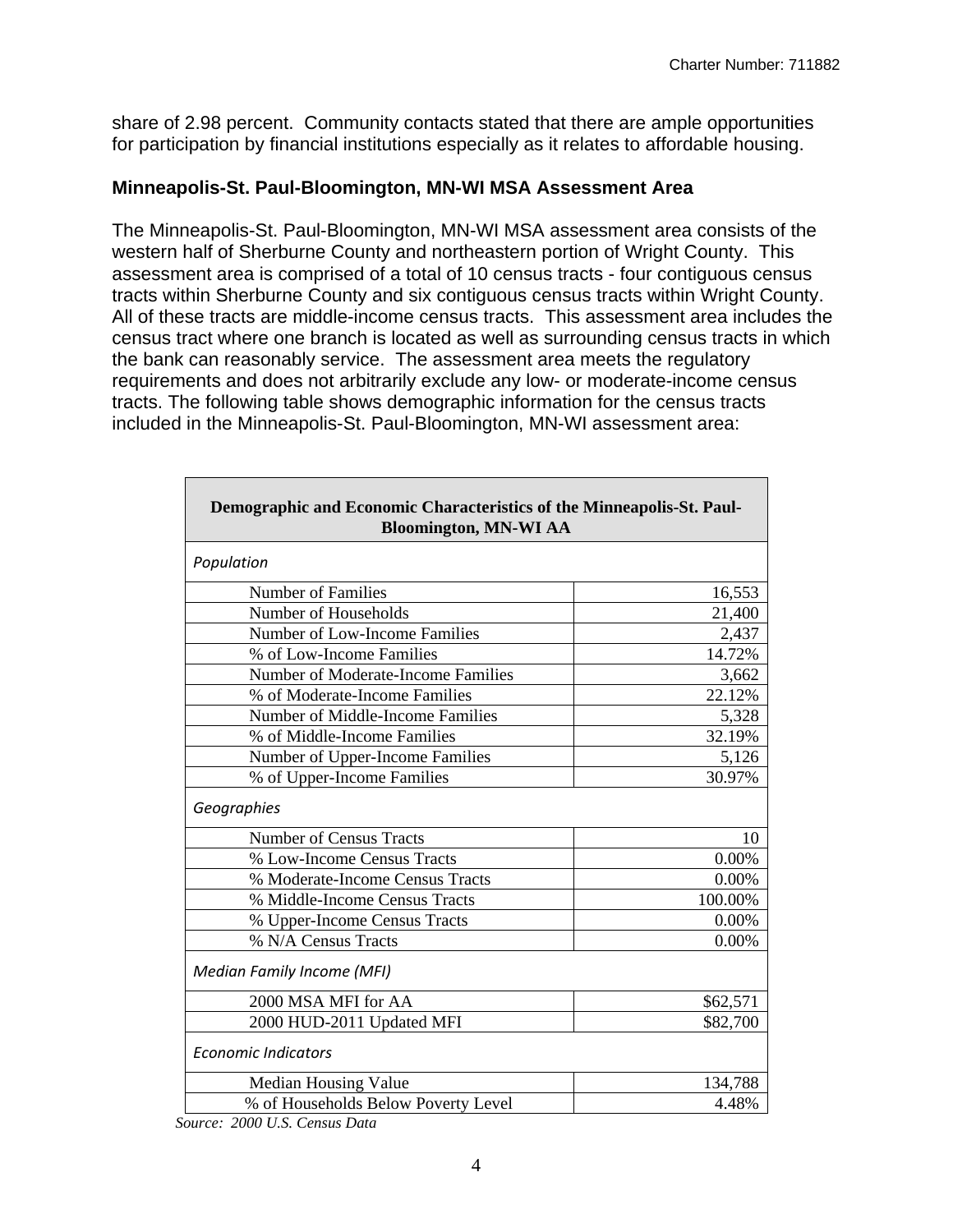Unemployment levels in Sherburne and Wright Counties are slightly higher than statewide averages. According to the U.S. Bureau of Labor Statistics, the December 31, 2011 unemployment rates for Sherburne and Wright County were 7.0 percent and 6.8 percent, respectively. This exceeds the state average of 5.7 percent for this same period.

Economic activities in the Minneapolis-St. Paul-Bloomington, MN-WI MSA assessment area and more specifically, Monticello, are centered primarily in health care and utilities. Based upon the 2011 Business Geodemographic Data, services comprised 43 percent of activity – this includes both of the aforementioned industries.

Competition from other financial institutions is very high. Liberty ranks 23 in deposit market share among 29 financial institutions within all of Sherburne and Wright County. The bank has deposits totaling \$21 million in this market for a deposit market share of 1.02 percent.

### **CONCLUSIONS WITH RESPECT TO PERFORMANCE CRITERIA**

The bank's performance under the Lending Test is Outstanding.

#### **Loan-to-Deposit Ratio**

Liberty's net loan-to-deposit (LTD) ratio is more than reasonable given the bank's size, financial condition, and the credit needs of the assessment area. The bank's LTD ratio averaged 91.71 percent over the 27 quarters since the previous examination. This compares to similarly situated banks that have had quarterly average LTD ratios ranging from 78.92 percent to 92.00 percent over the same period. The comparable banks have a presence in Stearns, Benton, Sherburne, and Wright Counties and have total assets ranging from \$127 million to \$167 million. It should be noted that Liberty sells retail mortgages on the secondary market and these sales would not be reflected in the average LTD ratio.

| <b>Bank Loan-to-Deposit Ratios</b> |                  |                         |  |  |  |  |  |  |  |  |
|------------------------------------|------------------|-------------------------|--|--|--|--|--|--|--|--|
| Institution                        | Assets           | Average Loan-to-Deposit |  |  |  |  |  |  |  |  |
|                                    | (as of 12/31/11) | Ratio; 2Q05-4Q11        |  |  |  |  |  |  |  |  |
| Plaza Park State Bank              | \$167 million    | 92.00%                  |  |  |  |  |  |  |  |  |
| <b>Liberty Savings Bank</b>        | \$164 million    | 91.71%                  |  |  |  |  |  |  |  |  |
| <b>Falcon National Bank</b>        | \$127 million    | 87.74%                  |  |  |  |  |  |  |  |  |
| <b>Sentry Bank</b>                 | \$160 million    | 78.92%                  |  |  |  |  |  |  |  |  |

 *Source: Call Report and Thrift Financial Report Data*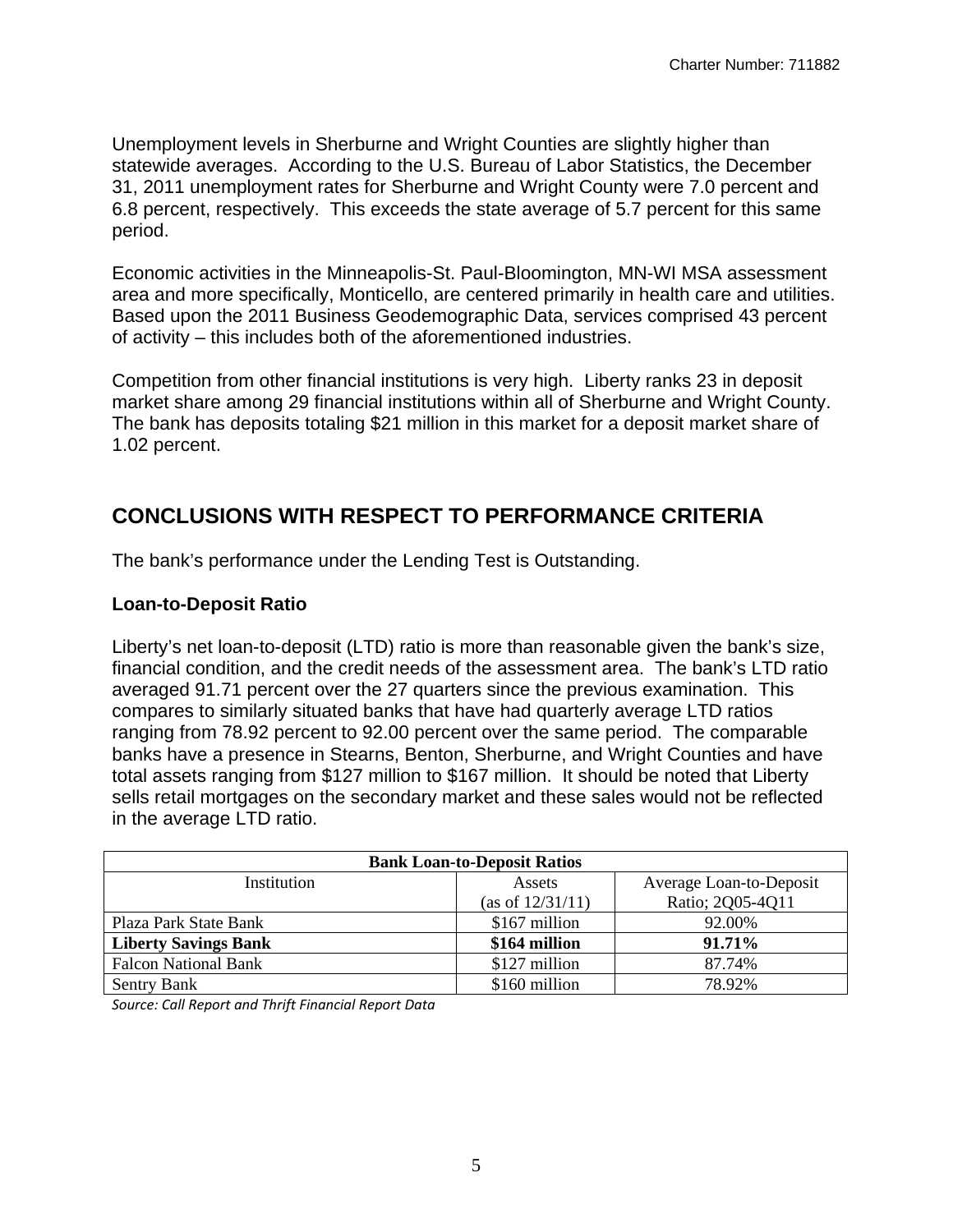#### **Lending in Assessment Area**

Liberty originates a majority of its loans to borrowers inside its defined assessment areas. Based on the 2009 through 2011 HMDA LAR data, loans originated to individuals within the assessment areas totaled 79 percent by number and 77 percent by dollar volume. The following table shows the results of our analysis:

| Lending in St. Cloud AA          |   |        |                 |       |  |        |                  |                                                 |               |       |  |  |
|----------------------------------|---|--------|-----------------|-------|--|--------|------------------|-------------------------------------------------|---------------|-------|--|--|
|                                  |   |        | Number of Loans |       |  |        | Dollars of Loans |                                                 |               |       |  |  |
|                                  |   | Inside | Outside         |       |  | Inside |                  | Outside                                         |               | Total |  |  |
| Loan Type                        | # | %      | #               | $\%$  |  |        | %                |                                                 | $\frac{0}{0}$ |       |  |  |
|                                  |   |        |                 |       |  |        |                  |                                                 |               |       |  |  |
| Residential Real   3,571   78.6% |   |        | 973             | 21.4% |  |        |                  | $$570,398$  76.8%   \$172,514  23.2%  \$742,912 |               |       |  |  |
| <b>Estate Loans</b>              |   |        |                 |       |  |        |                  |                                                 |               |       |  |  |

*Source: Data Reported under HMDA.* 

#### **Lending to Borrowers of Different Incomes**

Liberty's overall distribution of borrowers reflects excellent penetration among individuals of different income levels within the assessment areas.

#### **St. Cloud Assessment Area**

The distribution of borrowers in the St. Cloud assessment areas reflects excellent penetration among individuals of different income levels when compared to the assessment areas demographics. Residential real estate lending to low- and moderateincome families is excellent given that four percent of families within the assessment area are below poverty level. The following table compares the bank residential real estate lending activity to the demographics within the assessment area:

|                    | <b>Borrower Distribution of Residential Real Estate Loans in St. Cloud AA</b> |          |            |          |          |          |          |          |  |  |  |  |  |
|--------------------|-------------------------------------------------------------------------------|----------|------------|----------|----------|----------|----------|----------|--|--|--|--|--|
| Borrower           | Low                                                                           |          | Moderate   |          | Middle   |          | Upper    |          |  |  |  |  |  |
| Income Level*      |                                                                               |          |            |          |          |          |          |          |  |  |  |  |  |
| Loan Type          | % of AA                                                                       | $%$ of   | $\%$ of AA | $%$ of   | % of AA  | % of     | % of AA  | % of     |  |  |  |  |  |
|                    | Families                                                                      | Number   | Families   | Number   | Families | Number   | Families | Number   |  |  |  |  |  |
|                    |                                                                               | of Loans |            | of Loans |          | of Loans |          | of Loans |  |  |  |  |  |
| Residential        | 15.2%                                                                         | 11.0%    | 18.8%      | 22.7%    | 27.4%    | 29.8%    | 38.6%    | 36.4%    |  |  |  |  |  |
| <b>Real Estate</b> |                                                                               |          |            |          |          |          |          |          |  |  |  |  |  |
| Loans              |                                                                               |          |            |          |          |          |          |          |  |  |  |  |  |

*Source: Data Reported under HMDA; 2000 Census data. (\*0.1% Income Not Available)* 

The distribution of borrowers also reflects excellent penetration among individuals of different income levels when compared to all HMDA reporting lenders (peer) in the assessment areas. The bank exceeds the peer comparator for loans originated to lowand moderate-income families. The following table compares the bank and peer residential real estate lending activity within the assessment area: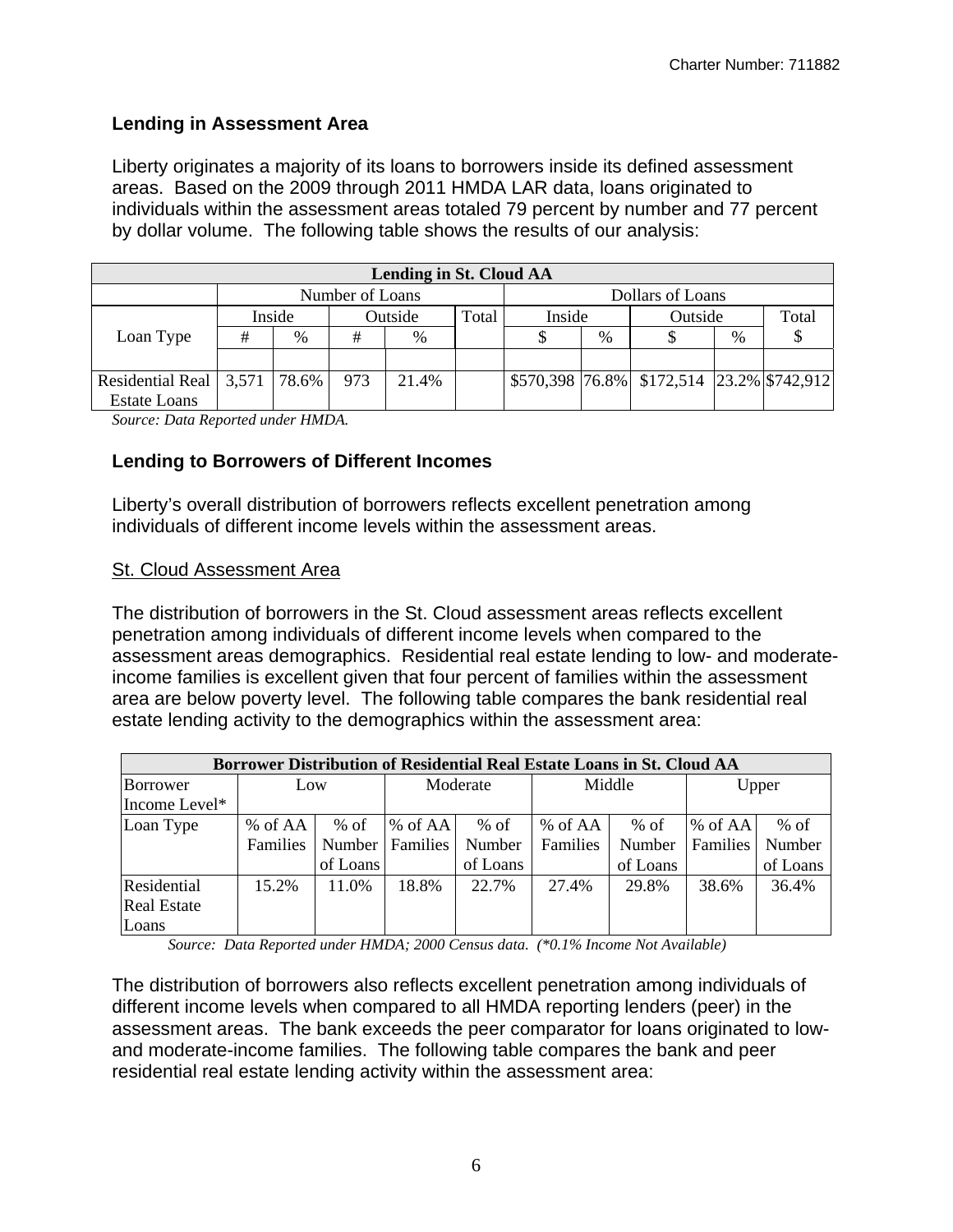|                    | <b>Borrower Distribution of Residential Real Estate Loans in St. Cloud AA</b> |        |             |        |             |          |             |        |  |  |  |  |  |
|--------------------|-------------------------------------------------------------------------------|--------|-------------|--------|-------------|----------|-------------|--------|--|--|--|--|--|
| Borrower           | Low                                                                           |        | Moderate    |        | Middle      |          | Upper       |        |  |  |  |  |  |
| Income Level       |                                                                               |        |             |        |             |          |             |        |  |  |  |  |  |
| Loan Type          | $%$ of                                                                        | $%$ of | $%$ of      | $%$ of | $%$ of      | $%$ of   | $%$ of      | $%$ of |  |  |  |  |  |
|                    | <b>HMDA</b>                                                                   | Number | <b>HMDA</b> | Number | <b>HMDA</b> | Number   | <b>HMDA</b> | Number |  |  |  |  |  |
|                    | Reporting of Loans                                                            |        | Reporting   | of     | Reporting   | of Loans | Reporting   | of     |  |  |  |  |  |
|                    | Bank*                                                                         |        | Bank*       | Loans  | Bank*       |          | Bank*       | Loans  |  |  |  |  |  |
|                    |                                                                               |        |             |        |             |          |             |        |  |  |  |  |  |
| Residential        | 10.6%                                                                         | 11.0%  | 21.9%       | 22.7%  | 25.6%       | 29.8%    | 32.0%       | 36.4%  |  |  |  |  |  |
| <b>Real Estate</b> |                                                                               |        |             |        |             |          |             |        |  |  |  |  |  |
| Loans              |                                                                               |        |             |        |             |          |             |        |  |  |  |  |  |

*Source: Data Reported under HMDA; 2010 HMDA Peer Reports. (\*9.9% Income Not Available)* 

#### Minneapolis-St. Paul-Bloomington, MN-WI Assessment Area

The distribution of borrowers reflects excellent penetration among individuals of different income levels. The bank exceeds the demographic comparator for loans originated to low- and moderate-income families within the assessment area. The following table compares the bank residential real estate lending activity to the demographics within the assessment area:

|                    | Borrower Distribution of Residential Real Estate Loans in Minneapolis-St. Paul-Bloomington, |          |          |          |          |          |                 |          |  |  |  |  |
|--------------------|---------------------------------------------------------------------------------------------|----------|----------|----------|----------|----------|-----------------|----------|--|--|--|--|
| <b>MN-WI AA</b>    |                                                                                             |          |          |          |          |          |                 |          |  |  |  |  |
| Borrower           | Low                                                                                         |          |          | Moderate | Middle   |          |                 | Upper    |  |  |  |  |
| Income Level       |                                                                                             |          |          |          |          |          |                 |          |  |  |  |  |
| Loan Type          | % of AA                                                                                     | $%$ of   | % of AA  | $%$ of   | % of AA  | $%$ of   | $%$ of AA       | $%$ of   |  |  |  |  |
|                    | Families                                                                                    | Number   | Families | Number   | Families | Number   | <b>Families</b> | Number   |  |  |  |  |
|                    |                                                                                             | of Loans |          | of Loans |          | of Loans |                 | of Loans |  |  |  |  |
| Residential        | 14.7%                                                                                       | 15.4%    | 22.1%    | 25.2%    | 32.2%    | 32.3%    | 31.0%           | 27.1%    |  |  |  |  |
| <b>Real Estate</b> |                                                                                             |          |          |          |          |          |                 |          |  |  |  |  |
| Loans              |                                                                                             |          |          |          |          |          |                 |          |  |  |  |  |

*Source: Data Reported under HMDA; 2000 Census data.* 

The distribution of borrowers also reflects excellent penetration among individuals of different income levels when compared to all HMDA reporting lenders in the assessment areas. The bank meets or exceeds the peer comparator for loans originated to low- and moderate-income families. The following table compares the bank and peer residential real estate lending activity within the assessment area:

|                 | Borrower Distribution of Residential Real Estate Loans in Minneapolis-St. Paul-Bloomington, |          |             |        |                                                 |          |                    |        |  |  |  |  |  |
|-----------------|---------------------------------------------------------------------------------------------|----------|-------------|--------|-------------------------------------------------|----------|--------------------|--------|--|--|--|--|--|
| <b>MN-WI AA</b> |                                                                                             |          |             |        |                                                 |          |                    |        |  |  |  |  |  |
| Borrower        | Low                                                                                         | Moderate |             |        | Middle                                          | Upper    |                    |        |  |  |  |  |  |
| Income Level    |                                                                                             |          |             |        |                                                 |          |                    |        |  |  |  |  |  |
| Loan Type       | $%$ of                                                                                      | $%$ of   | $%$ of      | $%$ of | % of                                            | % of     | $%$ of             | $%$ of |  |  |  |  |  |
|                 | <b>HMDA</b>                                                                                 | Number   | <b>HMDA</b> | Number | <b>HMDA</b>                                     | Number   | <b>HMDA</b>        | Number |  |  |  |  |  |
|                 |                                                                                             |          |             |        | Reporting of Loans Reporting of Loans Reporting | of Loans | Reporting of Loans |        |  |  |  |  |  |
|                 | Bank*                                                                                       |          | Bank*       |        | Bank*                                           |          | Bank*              |        |  |  |  |  |  |
|                 |                                                                                             |          |             |        |                                                 |          |                    |        |  |  |  |  |  |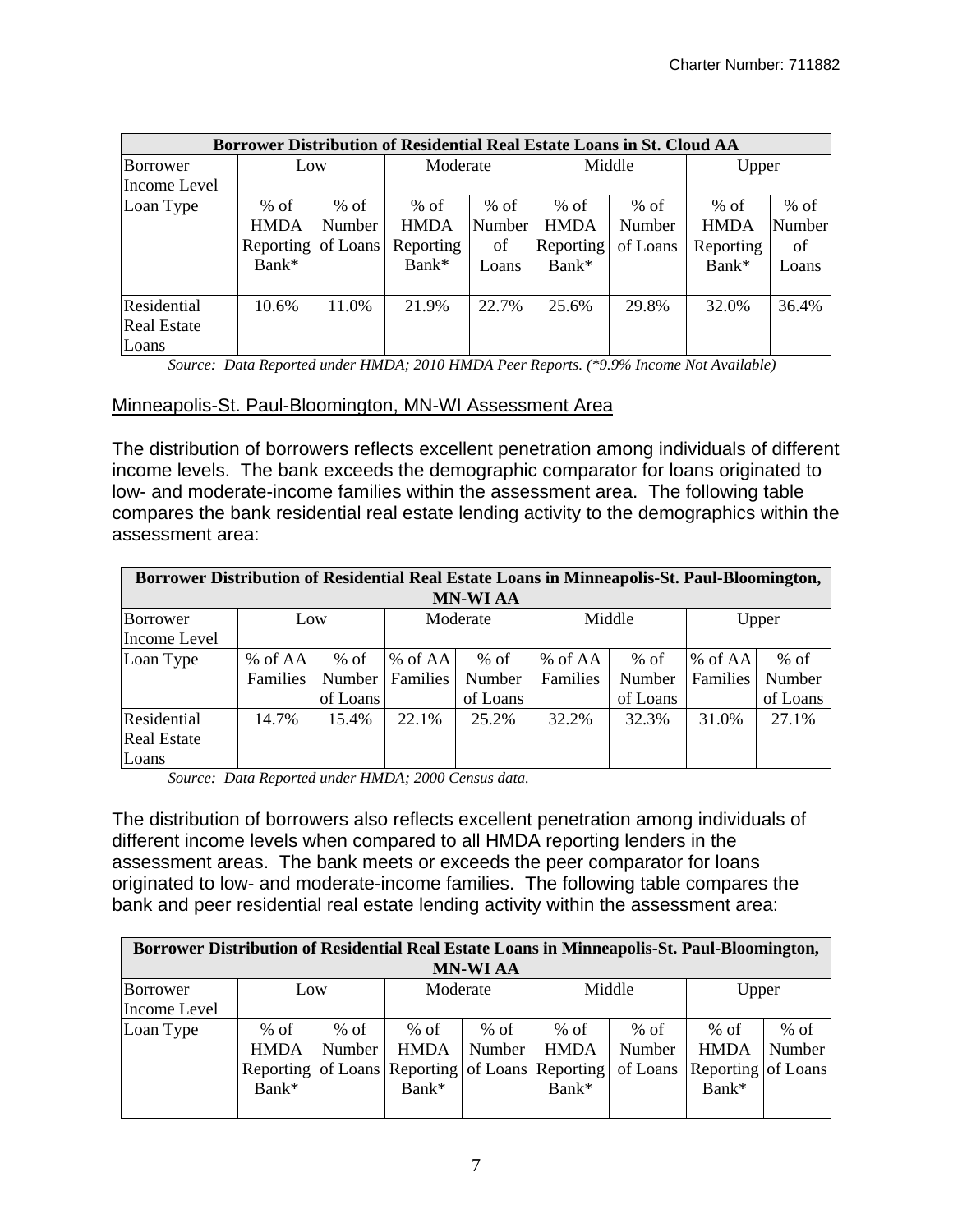| Residential        | 15.2% | 15.4% | 25.2% | 25.2% | 23.3% | 32.3% | 21.5% | דר<br>27.1% |
|--------------------|-------|-------|-------|-------|-------|-------|-------|-------------|
| <b>Real Estate</b> |       |       |       |       |       |       |       |             |
| Loans              |       |       |       |       |       |       |       |             |

*Source: Data Reported under HMDA; 2010 HMDA Peer Reports. (\*14.7% Income Not Available)* 

#### **Geographic Distribution of Loans**

Liberty's distribution of loans reflects reasonable dispersion throughout the assessment areas. While we found that there is no loan penetration in the low-income census tract located in the St. Cloud assessment area, this is reasonable because the census tract consists primarily of businesses and the bank does not seek out commercial borrowers. Furthermore, the analyses showed that both the demographic and aggregate peer groups also had no loan penetration in this low-income census tract.

#### St. Cloud Assessment Area

The geographic distribution of residential real estate loans in the St. Cloud assessment areas reflects reasonable dispersion when compared to area demographic data. Lending in the low-income census tracts meets the demographic comparators for residential real estate loans. However, lending in the moderate-income census tracts falls slightly below the demographic comparators. The following table compares the bank residential real estate lending activity to the community demographics within the assessment area:

|                         | Geographic Distribution of Residential Real Estate Loans in St. Cloud AA |         |          |        |                                                                            |        |         |        |  |  |  |  |  |
|-------------------------|--------------------------------------------------------------------------|---------|----------|--------|----------------------------------------------------------------------------|--------|---------|--------|--|--|--|--|--|
| Census Tract            | Low                                                                      |         | Moderate |        | Middle                                                                     |        | Upper   |        |  |  |  |  |  |
| Income Level            |                                                                          |         |          |        |                                                                            |        |         |        |  |  |  |  |  |
| Loan type               | % of AA                                                                  | $%$ of  | % of AA  | $%$ of | % of AA                                                                    | $%$ of | % of AA | $%$ of |  |  |  |  |  |
|                         | Owner                                                                    | Number  | Owner    | Number | Owner                                                                      | Number | Owner   | Number |  |  |  |  |  |
|                         | Occupied                                                                 |         |          |        | of Loans   Occupied   of Loans   Occupied   of Loans   Occupied   of Loans |        |         |        |  |  |  |  |  |
|                         | Housing                                                                  |         | Housing  |        | Housing                                                                    |        | Housing |        |  |  |  |  |  |
| <b>Residential Real</b> | $0.0\%$                                                                  | $0.0\%$ | $6.0\%$  | 4.4%   | 72.5%                                                                      | 58.7%  | 21.5%   | 36.9%  |  |  |  |  |  |
| <b>Estate Loans</b>     |                                                                          |         |          |        |                                                                            |        |         |        |  |  |  |  |  |

*Source: Data Reported under HMDA; 2000 Census Data.* 

The geographic distribution of residential real estate loans reflects excellent dispersion throughout the assessment area when compared to all HMDA reporting lenders in the assessment areas. Lending in the low- and moderate-income census tracts meets the demographic comparators for residential real estate loans. The following table compares the bank and the peer residential real estate lending activity within the assessment area:

| Geographic Distribution of Residential Real Estate Loans in St. Cloud AA |             |        |             |        |                                                                             |        |             |        |  |  |  |
|--------------------------------------------------------------------------|-------------|--------|-------------|--------|-----------------------------------------------------------------------------|--------|-------------|--------|--|--|--|
| <b>Census Tract</b>                                                      | Low         |        | Moderate    |        | Middle                                                                      |        | Upper       |        |  |  |  |
| Income Level                                                             |             |        |             |        |                                                                             |        |             |        |  |  |  |
| Loan type                                                                | $%$ of      | $%$ of | $%$ of      | $%$ of | $%$ of                                                                      | % of   | $%$ of      | $%$ of |  |  |  |
|                                                                          | <b>HMDA</b> | Number | <b>HMDA</b> | Number | <b>HMDA</b>                                                                 | Number | <b>HMDA</b> | Number |  |  |  |
|                                                                          |             |        |             |        | Reporting of Loans Reporting of Loans Reporting of Loans Reporting of Loans |        |             |        |  |  |  |
|                                                                          | Bank        |        | Bank        |        | Bank                                                                        |        | Bank        |        |  |  |  |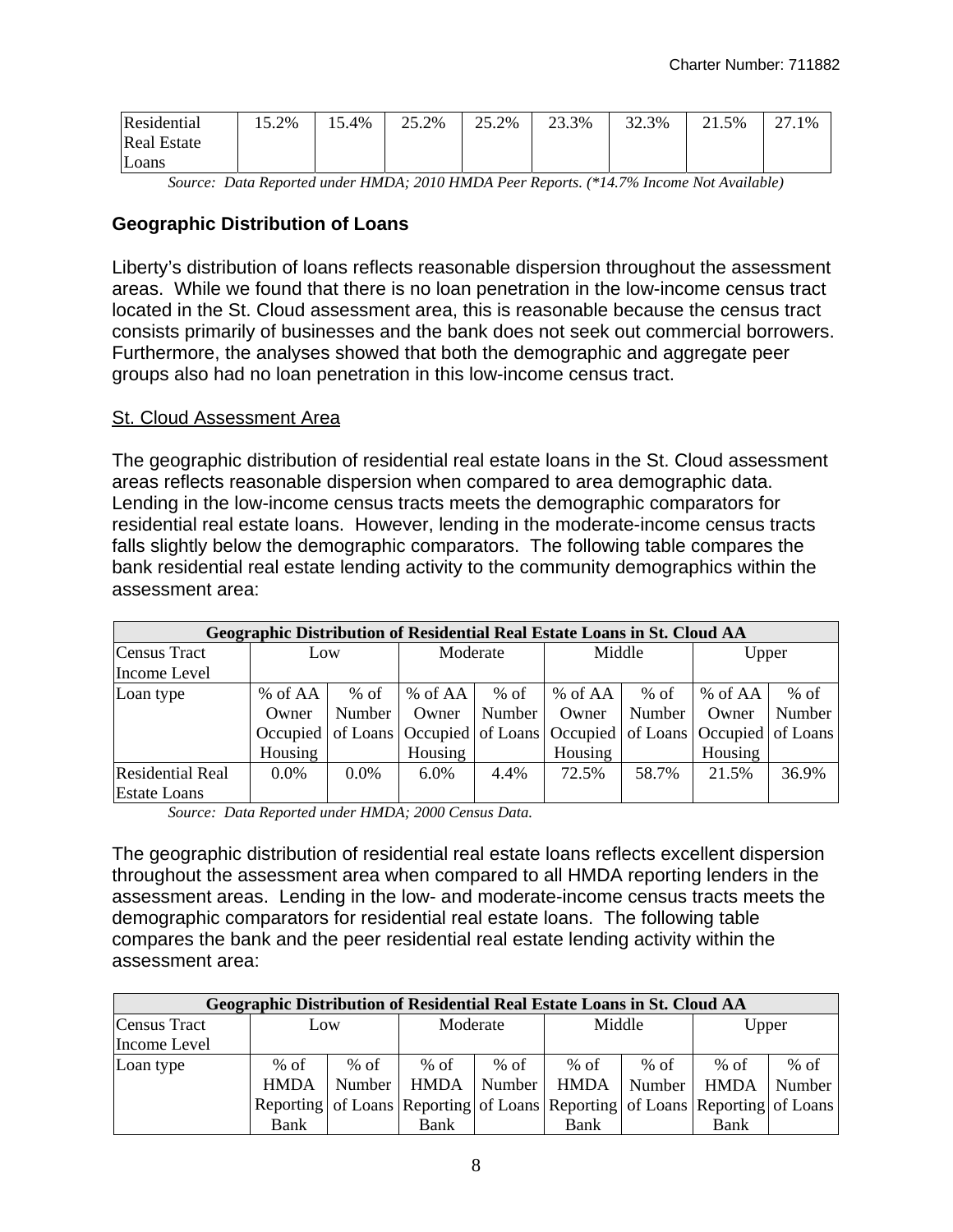| <b>Residential Real</b> | 0.1% | $0.0\%$ | 4.2% | 4%<br>4 | 64.2% | 58.7<br>7% | 5%<br>ົາ 1<br>٠ı<br><u>.</u> | 36.9% |
|-------------------------|------|---------|------|---------|-------|------------|------------------------------|-------|
| <b>Estate Loans</b>     |      |         |      |         |       |            |                              |       |

*Source: Data Reported under HMDA; 2010 HMDA Peer Reports.* 

#### Minneapolis-St. Paul-Bloomington, MN-WI Assessment Area

The analysis of the geographic distribution of loans is not meaningful for this assessment area as all census tracts are middle-income.

#### **Community Development Services**

Liberty's community development services enhance credit availability in the assessment areas and contribute to the overall rating.

Bank personnel attend community meetings, provide technical assistance to community groups, promote financial education, and serve on the boards of non-profit and governmental advisory groups to ascertain community needs.

Officers of Liberty serve as board members, committee members, and volunteers for several non-profit organizations, such as Habitat for Humanity and the St. Cloud Housing and Redevelopment Authority (HRA), and provide financial expertise and resources in this capacity.

Liberty has been involved in developing loan products to serve the two largest affordable housing initiatives in the area – the Westwood Village Project and Lifecycle Housing Initiative. The Westwood Village Project provides single family housing and town homes for purchase to low- and moderate-income borrowers. The Lifecycle Housing Initiative also provides affordable homes and financing to low- and moderateincome individuals and families. Upon resale, the homes are again sold at reduced prices to buyers that qualify under this program. Liberty also serves as the Lender Advisory Board to this particular initiative. In addition to these initiatives, Liberty works with borrowers through the Minnesota Housing Finance Agency to help them obtain down payment assistance needed to buy their first home. Finally, Liberty provides rehabilitation loans offered by the St. Cloud HRA. These loan products target specific areas in the city and provide low rate rehabilitation loans for necessary improvements. The bank also works with the St. Cloud HRA to provide down payment assistance for borrowers below the median income. All of these initiatives have been ongoing for several years.

Officers of Liberty regularly provide financial expertise and resources to the Westwood Elementary School in St. Cloud. In particular, officers from the Westwood St. Cloud Branch location teach financial management classes to the elementary students, which include students from low- to moderate-income families.

Liberty also offers full banking services from all branch locations as well as an expanded ATM network, free mortgage pre-approvals, no cost direct deposit, no cost 24-hour telephone banking, on-line banking, and bill pay services. These alternative delivery channels offer expanded access to low- to moderate-income individuals and